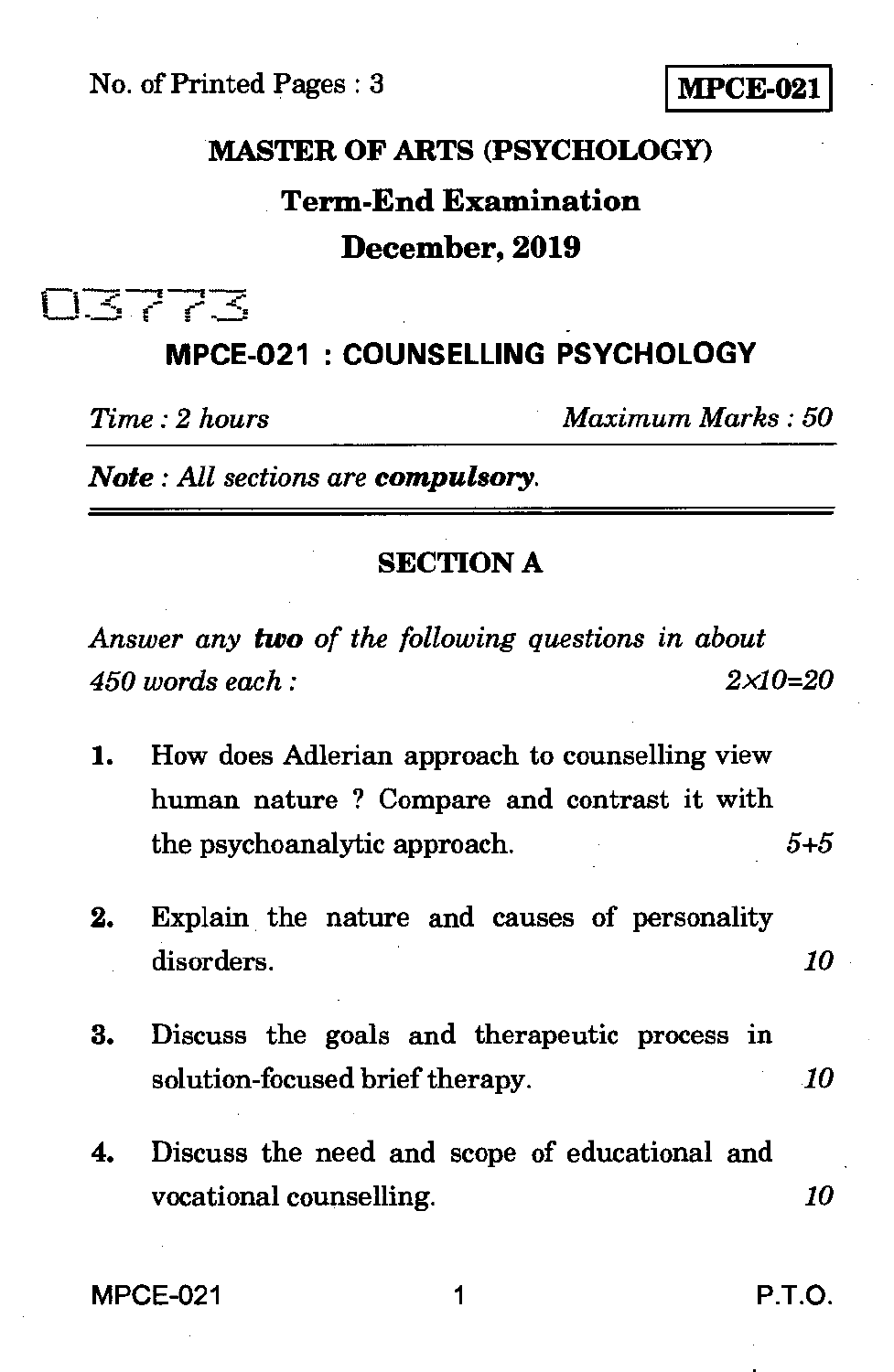## **SECTION B**

|    | Answer any four of the following questions in about                                            |         |
|----|------------------------------------------------------------------------------------------------|---------|
|    | $250$ words each:                                                                              | 4x6=24  |
| 5. | Explain the Gestalt approach to counselling.                                                   | 6       |
| 6. | Discuss the importance of physical setting and<br>client qualities in a counselling situation. | $3 + 3$ |
| 7. | Explain the symptoms of paranoid personality<br>disorder.                                      | 6       |
| 8. | Explain the treatment of depression.                                                           | 6       |
| 9. | Explain the concept of a vulnerable child.                                                     | 6       |